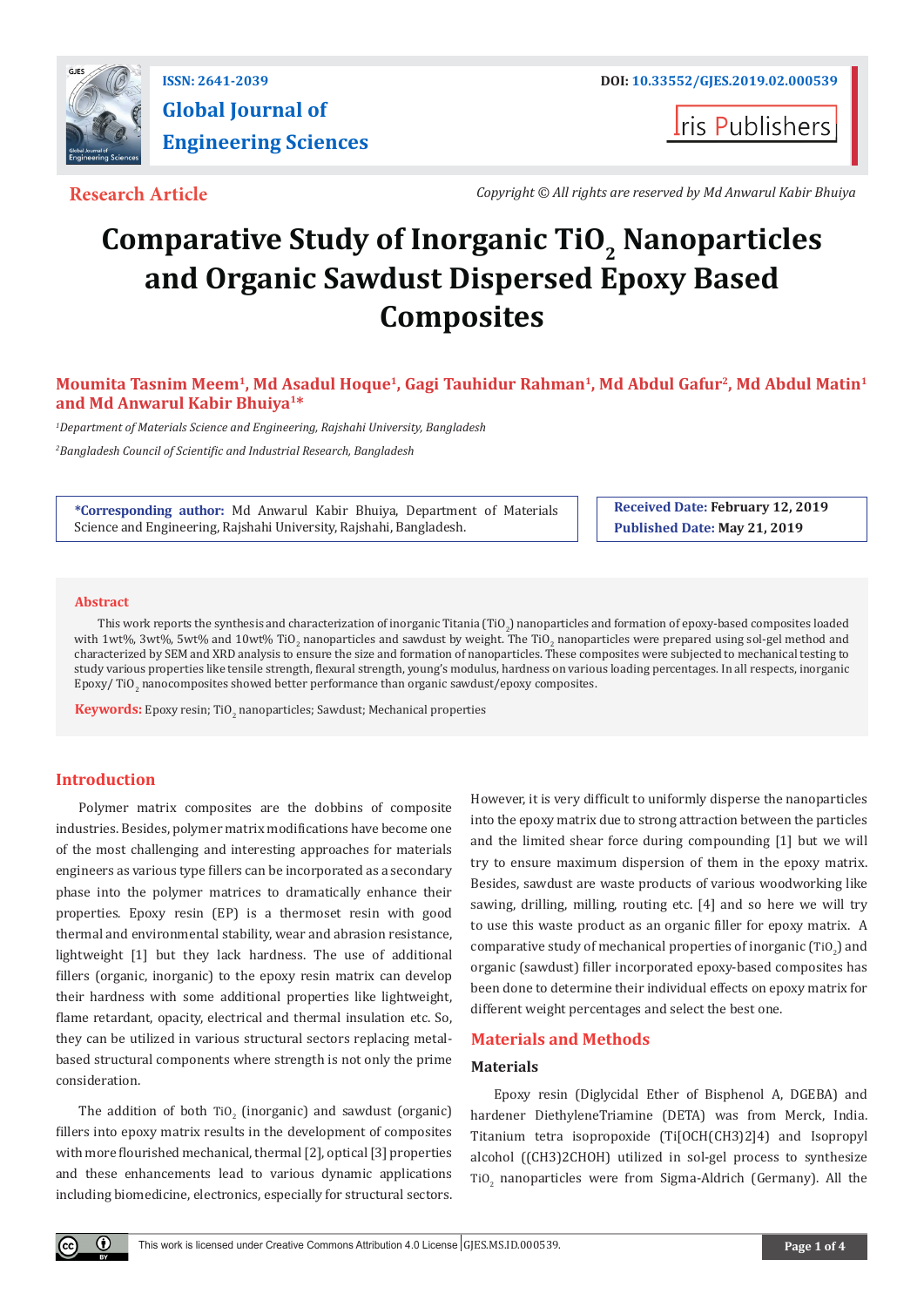chemicals were in AR grade. The sawdust was collected from local wood mills of Rajshahi city, Bangladesh.

# **Methods**

**Preparation of titania (TiO<sub>2</sub>) nanoparticles:** TiO<sub>2</sub> nanoparticles were prepared using sol-gel technique where titanium tetra isopropoxide was dropped slowly into the solution of water and isopropyl alcohol under continuous magnetic stirring. It was kept on a magnetic stirrer for 60 mins at room temperature under a constant stirring speed. The solution was aged for 24 hours and then dried at 60 °C for 12 hour and calcined at 550 °C for 2 hours (Figure 1). Finally, they were finely powdered by milling in mortar pestle [5].



**Figure 1:** Synthesized Titania (TiO<sub>2</sub>) Nanoparticles.

#### **Preparation of composites:**

• For the preparation of neat (blank) epoxy composite about 19.8g of epoxy resin was mixed with 2.2 g of hardener (Diethylenetriamine, DETA) for at least 30 minutes and poured on a glass mold for curing. After 24 hours blank composite (without filler) sheet of about 1.56mm was obtained.

To fabricate inorganic (Epoxy/TiO<sub>2</sub>)  $(1wt\%)$ nanocomposite at first, around 19.6g of epoxy resin was taken and mixed with  $0.22$ g of previously prepared Ti $0_{\rm z}$  nanoparticles for about 20 minutes to ensure proper mixing. Then 2.18g of hardener was added dropwise and again mixed continuously for 30 minutes. The mixture then poured on a self-made glass mold and cured for 24 hours to form Epoxy/TiO<sub>2</sub> hanocomposites of about 1.3 mm thickness. Similarly, 3wt%, 5wt%, 10wt% Epoxy/ Ti $O_2$  nanocomposites were prepared.



Same procedure was followed for preparing organic Epoxy/sawdust (1wt%, 3wt%, 5wt%, 10wt%) composites only

replacing the inorganic filler with organic sawdust in to epoxy matrix (Figure 2).

**Characterization:** The formation of nanoparticle was ensured by XRD (X-Ray Diffraction) and SEM (Scanning Electron Microscopy) analysis where XRD was done in a D8 Diffractometer and SEM was performed on a ZEISS Electron Microscope. Tensile testing for tensile strength and young's modulus, three-point bending analysis for flexural strength, Rockwell hardness to measure hardness was done for both inorganic (Epoxy/TiO<sub>2</sub>) and organic (Epoxy/sawdust) composite samples.

All tensile tests were performed in a computerized UTM machine by applying load at a cross section head speed 2mm/ min and the tests were repeated 5 times for 5 samples to ensure accurate measurement. Flexural strength was measured following ASTM D-790 procedures and repeated for 3samples. Digital Shore Durometer was used to measure the Rockwell hardness of the composite samples. All tests were done under room temperature.

# **Results and Discussions**

# **XRD analysis of TiO2 nanoparticles**

The XRD analysis was one to ensure the formation of  $TiO<sub>2</sub>$ nanoparticles by estimating their crystallite size. All peaks were recorded within a range of 2θ from 200 to 700 with CuKα radiation  $(\lambda = 1.54060 \text{AU})$ . The XRD patterns of TiO<sub>2</sub> nanoparticles are given in the Figure 3.



It has been found from the above patterns (Figure 3) pure crystalline anatase  $\text{TiO}_2$  nanoparticle was formed in an accordance with JCPDS [6]. The XRD data obtained for  $\text{TiO}_2$  nanoparticles calcined at 550 0C is given below in Table 1:

**Table 1:** XRD data of TiO2 nanoparticles.

| Angle $2\theta$<br>(Degree) | <b>FWHM</b> $(\beta)$<br>(Degree) | <b>Particle</b><br>Diameter, D (nm) | <b>Miller Indices</b><br>(hkl) |
|-----------------------------|-----------------------------------|-------------------------------------|--------------------------------|
| 25.2                        | 0.433                             | 19.64                               | (101)                          |
| 37.92                       | 0.254                             | 34.56                               | (4)                            |
| 47.98                       | 0.113                             | 80.41                               | (200)                          |
| 55.1                        | 0.182                             | 51.45                               | (211)                          |
|                             | Average, $D =$                    | 46.52                               |                                |

The crystallite size of  $\text{TiO}_2$  nanoparticles calculated by De-bye Scherrer formula was found to be 46.52nm. This has ensured the formation of pure TiO $_2$  (anatase) Nano powder.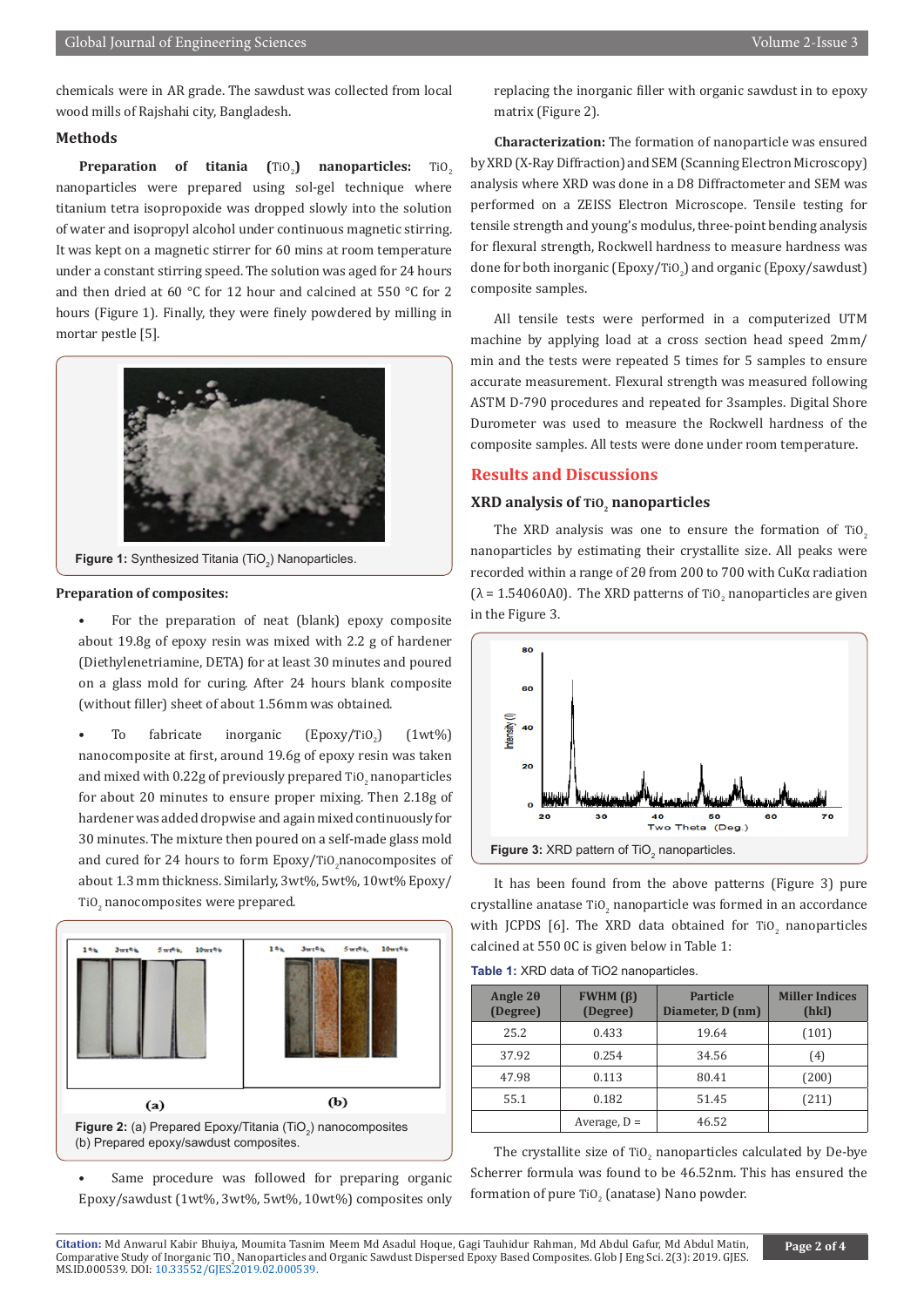# **SEM analysis of TiO<sub>2</sub> nanoparticles**

SEM image of TiO<sub>2</sub> nanoparticles done within 30.00 KX magnification has been shown in the figure (Figure 4) that estimates an average size of the nanoparticles near70-80 nm. It can also be observed that most of the particles were agglomerated.



## **Mechanical tests of composites**

**Tensile test:** Tensile strength of the composites have been decreased due to the addition of both organic (sawdust) and inorganic  $(TiO_2)$  filler into epoxy matrix than that of blank epoxy composite (Figure 5).



It has been observed from the figure that, the tensile strength of neat epoxy was 30 MPa and addition of inorganic  $(TiO<sub>2</sub>)$ nanoparticles and organic sawdust into epoxy matrix started to decrease the tensile strength. The lowest tensile strength was observed for  $1$ wt%Epoxy/TiO<sub>2</sub> and 5wt% Epoxy/sawdust composites. The average decrease rate for  $\text{Epoxy}/\text{TiO}_2$  and  $\text{Epoxy}/$ sawdust was 31.33% and 33.88 %. This can be reasoned as the agglomeration of fillers that imbeds the dispersion of filler in the matrix [7] ultimately reducing the interfacial bonding between the fillers and matrix. Besides, the low value of tensile strength is due to the formation of chain entanglement in matrix (epoxy) system [8]. But the average decrease rate for  $\mathtt{Epoxy/TiO}_2$  is lower than that of Epoxy/sawdust because nano size of the inorganic nanoparticles leads to lower agglomeration than the organic sawdust.

**Flexural strength test:** The flexural strength of the composite samples was also decreased for adding  $\mathrm{TiO}_2$  and sawdust filler in the epoxy matrix (Figure 6).



The observed flexural strength of neat epoxy from the figure is 64.89 MPa. The flexural strength started to decrease with the addition of TiO<sub>2</sub> and sawdust filler into the epoxy matrix but following different descend rate. The average decrease rate of flexural strength for adding TiO<sub>2</sub> nanoparticles was  $17.96\%$  and that for sawdust addition was 17.88%. The addition of inorganic TiO<sub>2</sub> nanoparticles breaks the continuity of epoxide ring reducing their mobility and bending ability [9] and for higher percentages they are easily aggregated due to their high surface energy [10] reducing the flexural strength. On the other hand, flexural strength should be increased for adding sawdust due to their organic nature correlating with organic epoxy. So, for 1wt% Epoxy/sawdust the flexural strength was slightly increased [11] but with further addition of sawdust increases agglomeration causing the decrease of bending ability. Increased amount of sawdust imbeds proper mixing as they are not in nano size ultimately reducing the flexural strength.



**Citation:** Md Anwarul Kabir Bhuiya, Moumita Tasnim Meem Md Asadul Hoque, Gagi Tauhidur Rahman, Md Abdul Gafur, Md Abdul Matin, Comparative Study of Inorganic TiO2 Nanoparticles and Organic Sawdust Dispersed Epoxy Based Composites. Glob J Eng Sci. 2(3): 2019. GJES.<br>Comparative Study of Inorganic Cline MS.ID.000539. DOI: [10.33552/GJES.2019.02.000539](http://dx.doi.org/10.33552/GJES.2019.02.000539).